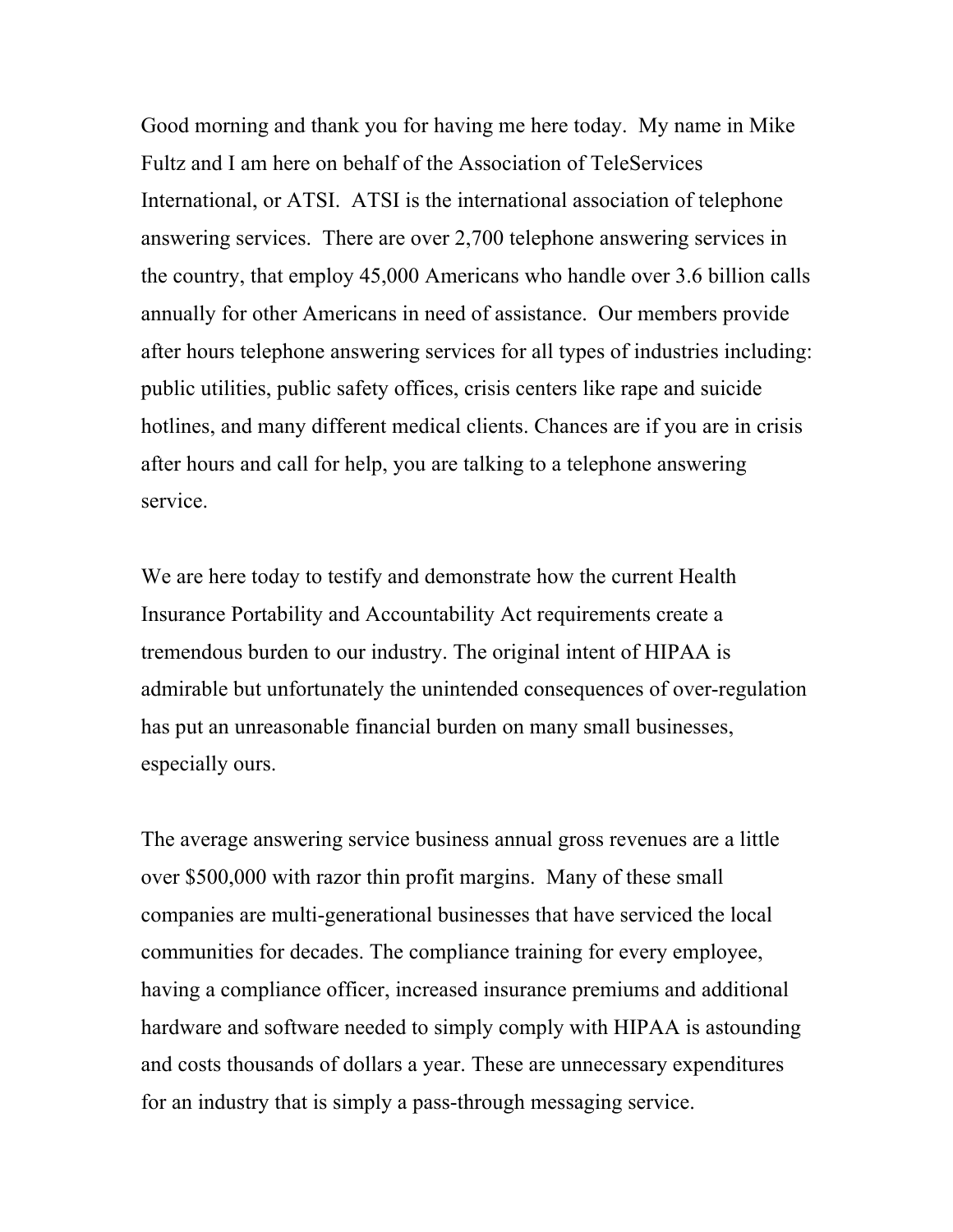To simplify what we do, we want to tell you what an average after hours call for telephone answering services is. Hello, my name is Jane Doe could you please contact the Doctor on call, my son is running temperature of 103 and I would like to speak to the Doctor on call. Please have them call me back at …..

For most of our members that is the extent of the call and should not constitute a violation of any Personal Health Information. As a matter of fact, the call from Jane Doe to her doctor is her consent to share this information for the purpose of setting up a consultation. Unfortunately, many fear that the government would consider this a violation and to that end there has been an entire HIPAA compliance niche market created to sell, or scare, small businesses into buying everything from additional training seminars, Business Associate Agreement software, programs, compliance consultants, insurance and even legal advice that is strictly HIPAA centric. All of this expense for passing on a message from Jane Doe about her child with a fever through a phone message or text of 160 characters or less.

I would like to highlight some additional expenses that clearly demonstrate the burden placed upon the telephone answering services industry. Some of the areas impacted within a company's operation include:

- Increased costs for new or additional Error & Omission insurance to include higher coverage in the event of litigation
- Employee training and awareness (Approximately 40 hours a year equating to around \$1000 per year per employee). Tracking the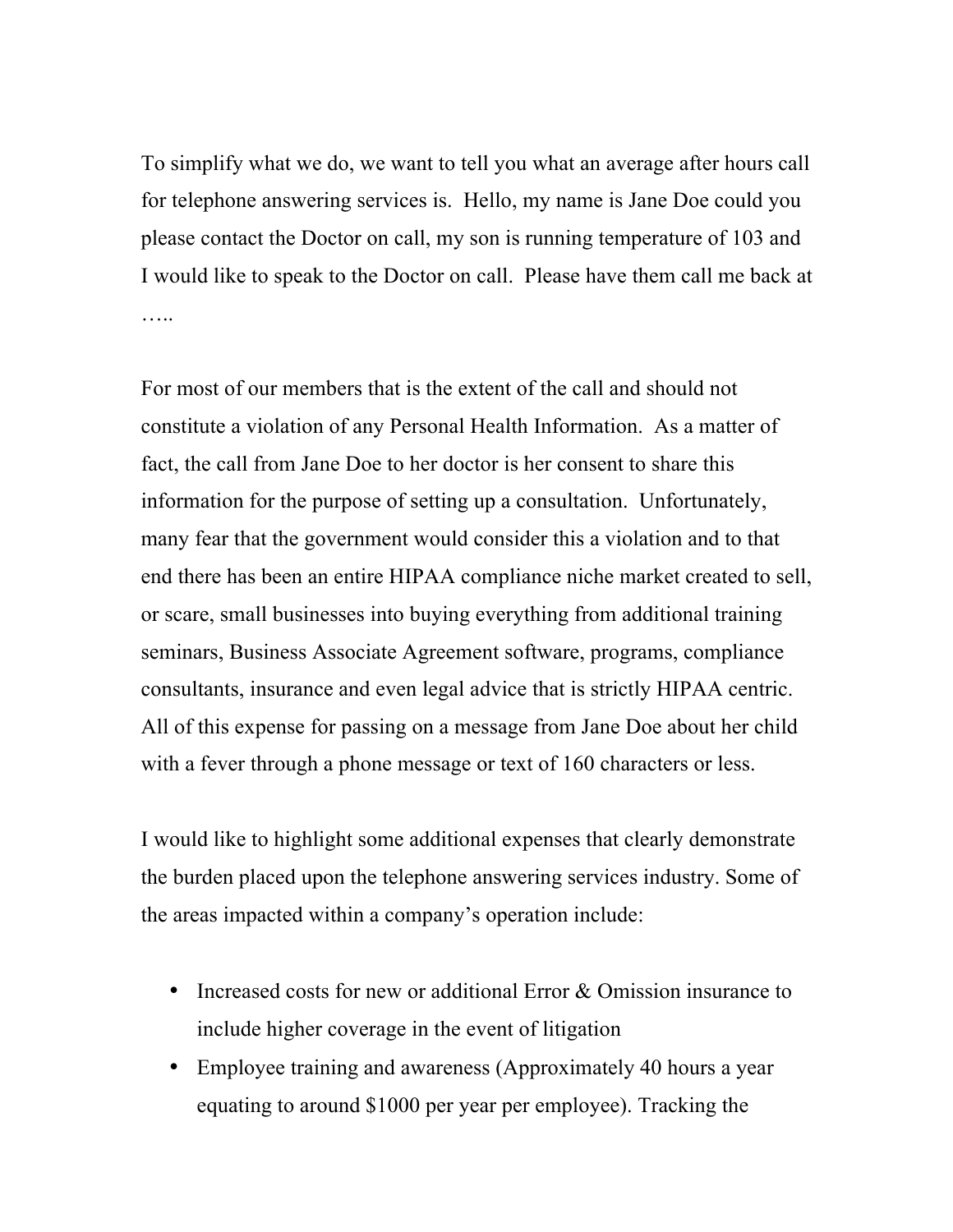employee training compliance also adds additional costs.

- Training/Staffing an In House Privacy Officer therefore incurring additional payroll costs
- Documenting all policies and procedures including training
- Reviewing and upgrading the network infrastructure for all security and privacy issues to identify and protect any PHI
- Purchase specialized secured delivery platforms for all messages via text and email
- Creating and establishing a Business Associate agreement with all subcontractors and overseeing their performances and processes
- Time spent chasing down medical clients that refuse to sign the Business Associate agreement. This has resulted in lost business because some refuse to sign the agreement.

I own a telephone answering service in Roanoke, Virginia, and we have personally been negatively affected by the unintended consequences of the overreach of HIPAA regulations. We have spent tens of thousands over the years on this issue. We believe that the government should be helping small businesses and their employees succeed and achieve the American Dream and not putting up roadblocks and intimidating small businesses with the fear of excessive fines that literally could bankrupt a business.

ATSI understands the purpose behind the original intent of HIPAA and applauds the government for looking out for people's privacy. Unfortunately, regulations can sometimes be taken to the extreme and affect businesses they were never meant to, and that is the case here.